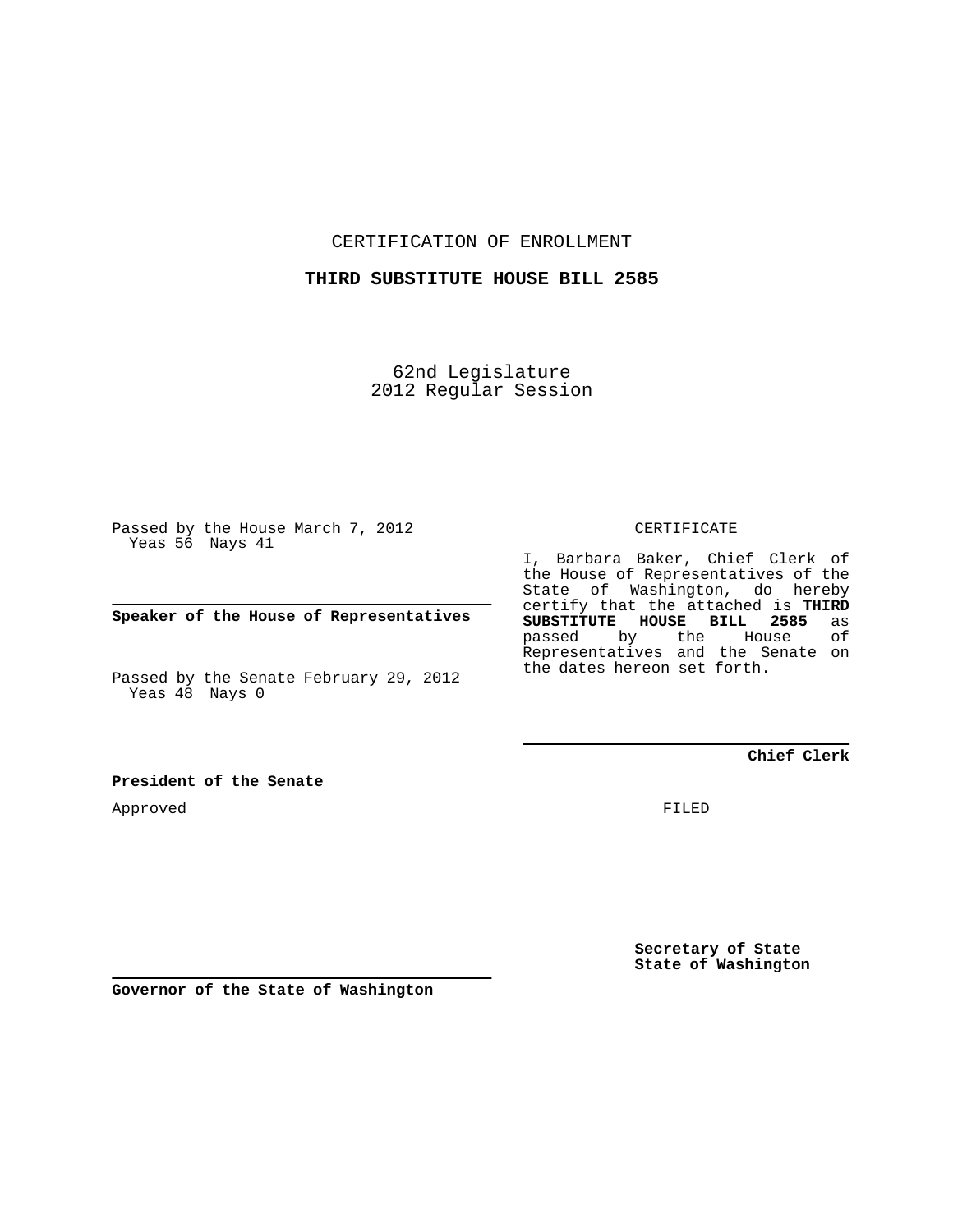## **THIRD SUBSTITUTE HOUSE BILL 2585** \_\_\_\_\_\_\_\_\_\_\_\_\_\_\_\_\_\_\_\_\_\_\_\_\_\_\_\_\_\_\_\_\_\_\_\_\_\_\_\_\_\_\_\_\_

\_\_\_\_\_\_\_\_\_\_\_\_\_\_\_\_\_\_\_\_\_\_\_\_\_\_\_\_\_\_\_\_\_\_\_\_\_\_\_\_\_\_\_\_\_

AS AMENDED BY THE SENATE

Passed Legislature - 2012 Regular Session

**State of Washington 62nd Legislature 2012 Regular Session**

**By** House Ways & Means (originally sponsored by Representatives Springer, Haler, Eddy, Seaquist, and Zeiger)

READ FIRST TIME 02/07/12.

 1 AN ACT Relating to creating efficiencies for institutions of higher 2 education; amending RCW 43.88.160, 41.06.157, 41.04.240, and 43.88.150; 3 reenacting and amending RCW 28B.10.029 and 28B.15.031; and creating a 4 new section.

5 BE IT ENACTED BY THE LEGISLATURE OF THE STATE OF WASHINGTON:

 6 **Sec. 1.** RCW 43.88.160 and 2006 c 1 s 6 are each amended to read as 7 follows:

 8 This section sets forth the major fiscal duties and 9 responsibilities of officers and agencies of the executive branch. The 10 regulations issued by the governor pursuant to this chapter shall 11 provide for a comprehensive, orderly basis for fiscal management and 12 control, including efficient accounting and reporting therefor, for the 13 executive branch of the state government and may include, in addition, 14 such requirements as will generally promote more efficient public 15 management in the state.

16 (1) Governor; director of financial management. The governor, 17 through the director of financial management, shall devise and 18 supervise a modern and complete accounting system for each agency to 19 the end that all revenues, expenditures, receipts, disbursements,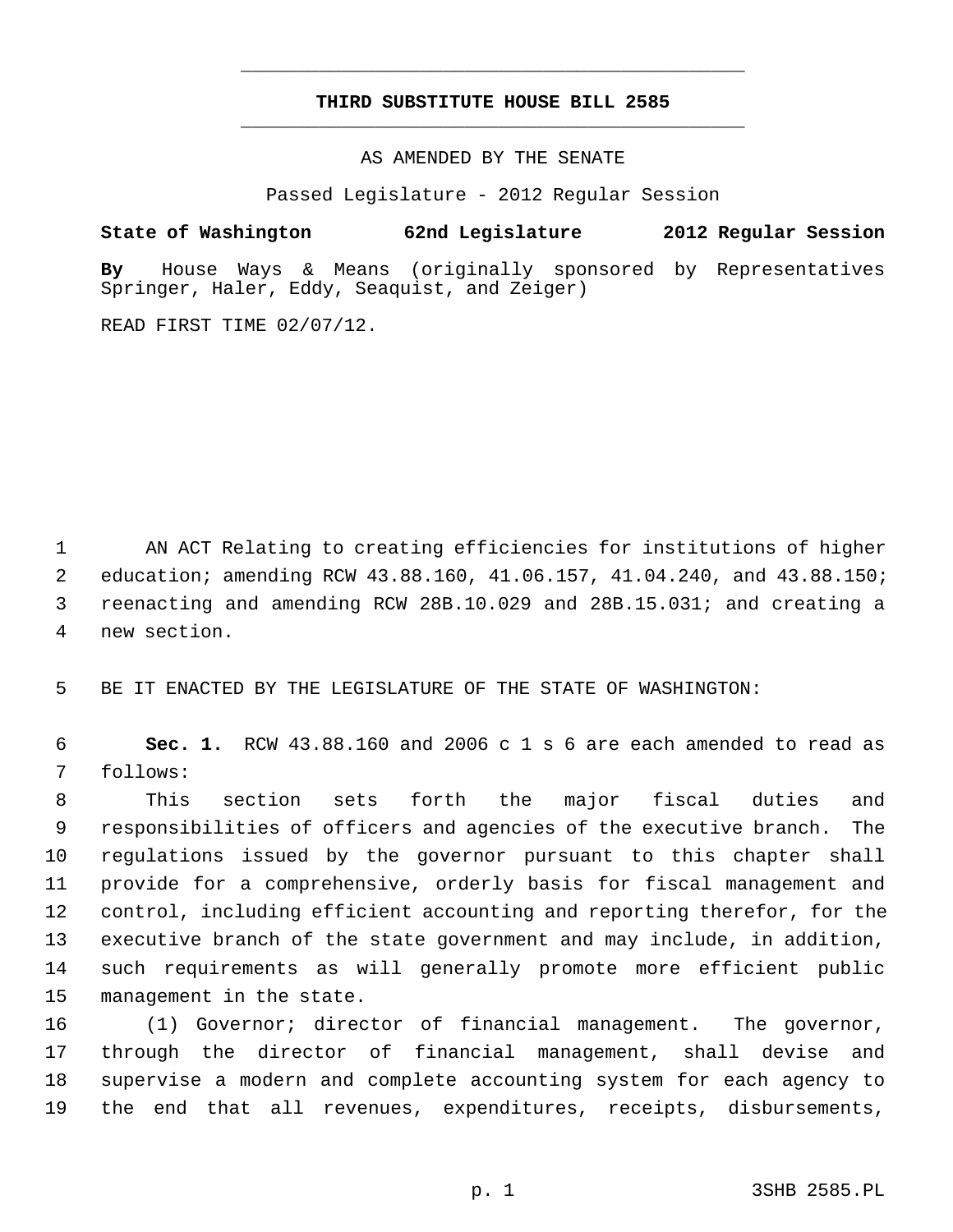1 resources, and obligations of the state shall be properly and 2 systematically accounted for. The accounting system shall include the 3 development of accurate, timely records and reports of all financial 4 affairs of the state. The system shall also provide for central 5 accounts in the office of financial management at the level of detail 6 deemed necessary by the director to perform central financial 7 management. The director of financial management shall adopt and 8 periodically update an accounting procedures manual. Any agency 9 maintaining its own accounting and reporting system shall comply with 10 the updated accounting procedures manual and the rules of the director 11 adopted under this chapter. An agency may receive a waiver from 12 complying with this requirement if the waiver is approved by the 13 director. Waivers expire at the end of the fiscal biennium for which 14 they are granted. The director shall forward notice of waivers granted 15 to the appropriate legislative fiscal committees. The director of 16 financial management may require such financial, statistical, and other 17 reports as the director deems necessary from all agencies covering any 18 period.

19 (2) Except as provided in chapter 43.88C RCW, the director of 20 financial management is responsible for quarterly reporting of primary 21 operating budget drivers such as applicable workloads, caseload 22 estimates, and appropriate unit cost data. These reports shall be 23 transmitted to the legislative fiscal committees or by electronic means 24 to the legislative evaluation and accountability program committee. 25 Quarterly reports shall include actual monthly data and the variance 26 between actual and estimated data to date. The reports shall also 27 include estimates of these items for the remainder of the budget 28 period.

29 (3) The director of financial management shall report at least 30 annually to the appropriate legislative committees regarding the status 31 of all appropriated capital projects, including transportation 32 projects, showing significant cost overruns or underruns. If funds are 33 shifted from one project to another, the office of financial management 34 shall also reflect this in the annual variance report. Once a project 35 is complete, the report shall provide a final summary showing estimated 36 start and completion dates of each project phase compared to actual 37 dates, estimated costs of each project phase compared to actual costs,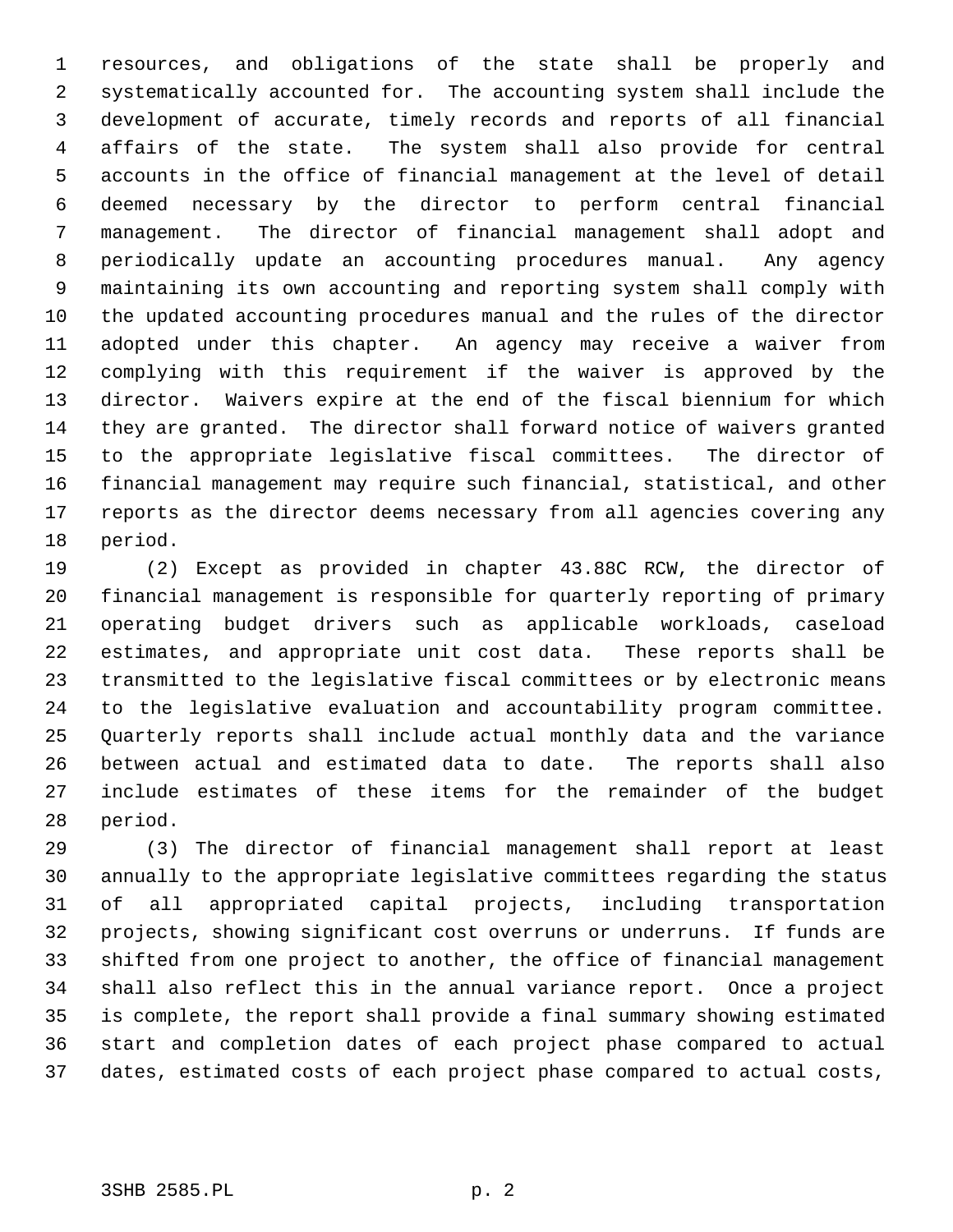1 and whether or not there are any outstanding liabilities or unsettled 2 claims at the time of completion.

 3 (4) In addition, the director of financial management, as agent of 4 the governor, shall:

 5 (a) Develop and maintain a system of internal controls and internal 6 audits comprising methods and procedures to be adopted by each agency 7 that will safeguard its assets, check the accuracy and reliability of 8 its accounting data, promote operational efficiency, and encourage 9 adherence to prescribed managerial policies for accounting and 10 financial controls. The system developed by the director shall include 11 criteria for determining the scope and comprehensiveness of internal 12 controls required by classes of agencies, depending on the level of 13 resources at risk.

14 Each agency head or authorized designee shall be assigned the 15 responsibility and authority for establishing and maintaining internal 16 audits following the standards of internal auditing of the institute of 17 internal auditors;

18 (b) Make surveys and analyses of agencies with the object of 19 determining better methods and increased effectiveness in the use of 20 manpower and materials; and the director shall authorize expenditures 21 for employee training to the end that the state may benefit from 22 training facilities made available to state employees;

23 (c) Establish policies for allowing the contracting of child care 24 services;

25 (d) Report to the governor with regard to duplication of effort or 26 lack of coordination among agencies;

27 (e) Review any pay and classification plans, and changes 28 thereunder, developed by any agency for their fiscal impact: PROVIDED, 29 That none of the provisions of this subsection shall affect merit 30 systems of personnel management now existing or hereafter established 31 by statute relating to the fixing of qualifications requirements for 32 recruitment, appointment, or promotion of employees of any agency. The 33 director shall advise and confer with agencies including appropriate 34 standing committees of the legislature as may be designated by the 35 speaker of the house and the president of the senate regarding the 36 fiscal impact of such plans and may amend or alter the plans, except 37 that for the following agencies no amendment or alteration of the plans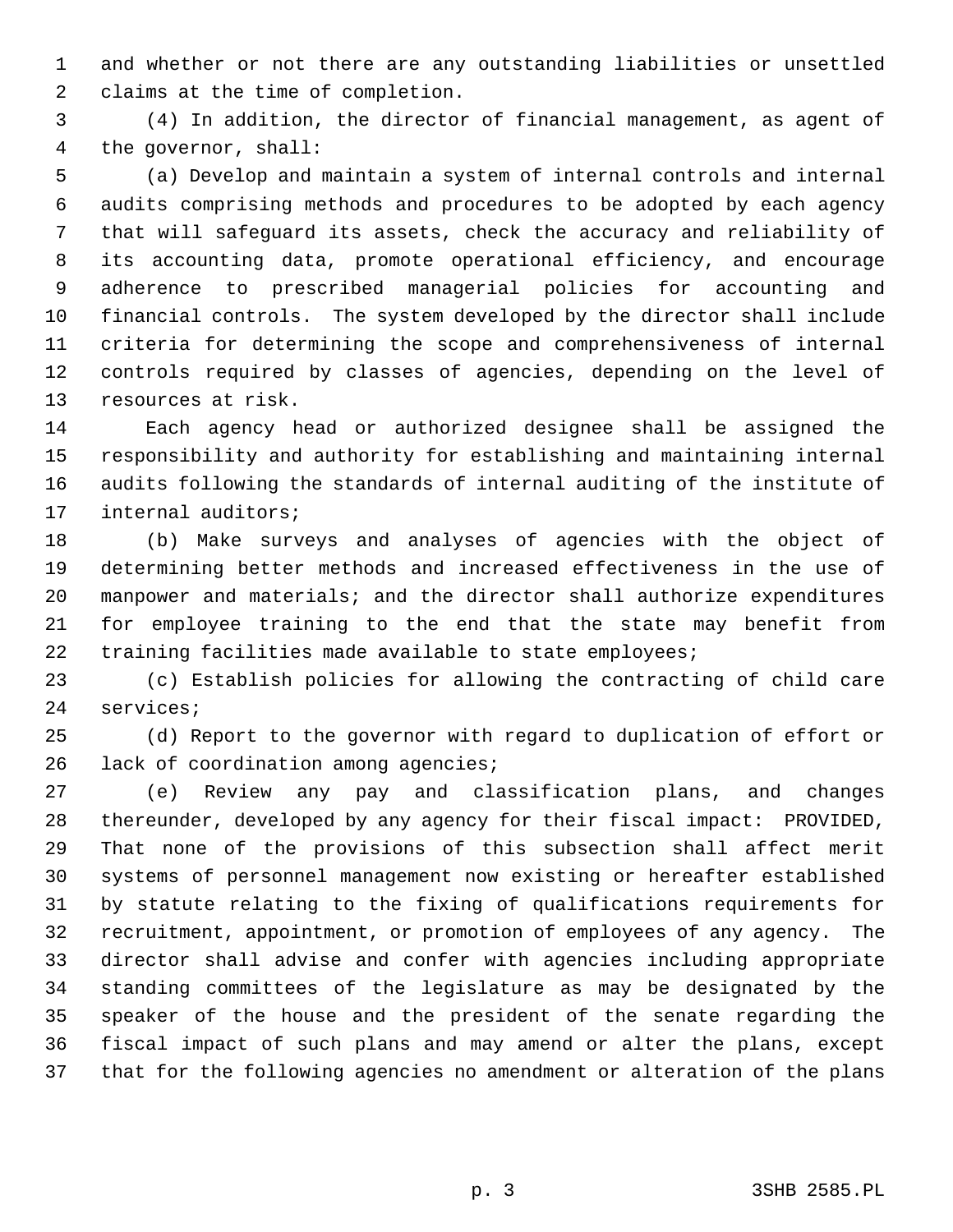1 may be made without the approval of the agency concerned: Agencies 2 headed by elective officials;

 3 (f) Fix the number and classes of positions or authorized employee 4 years of employment for each agency and during the fiscal period amend 5 the determinations previously fixed by the director except that the 6 director shall not be empowered to fix the number or the classes for 7 the following: Agencies headed by elective officials;

 8 (g) Adopt rules to effectuate provisions contained in (a) through 9 (f) of this subsection.

10 (5) The treasurer shall:

11 (a) Receive, keep, and disburse all public funds of the state not 12 expressly required by law to be received, kept, and disbursed by some 13 other persons: PROVIDED, That this subsection shall not apply to those 14 public funds of the institutions of higher learning which are not 15 subject to appropriation;

16 (b) Receive, disburse, or transfer public funds under the 17 treasurer's supervision or custody;

18 (c) Keep a correct and current account of all moneys received and 19 disbursed by the treasurer, classified by fund or account;

20 (d) Coordinate agencies' acceptance and use of credit cards and 21 other payment methods, if the agencies have received authorization 22 under RCW 43.41.180;

23 (e) Perform such other duties as may be required by law or by 24 regulations issued pursuant to this law.

25 It shall be unlawful for the treasurer to disburse public funds in 26 the treasury except upon forms or by alternative means duly prescribed 27 by the director of financial management. These forms or alternative 28 means shall provide for authentication and certification by the agency 29 head or the agency head's designee that the services have been rendered 30 or the materials have been furnished; or, in the case of loans or 31 grants, that the loans or grants are authorized by law; or, in the case 32 of payments for periodic maintenance services to be performed on state 33 owned equipment, that a written contract for such periodic maintenance 34 services is currently in effect; and the treasurer shall not be liable 35 under the treasurer's surety bond for erroneous or improper payments so 36 made. When services are lawfully paid for in advance of full 37 performance by any private individual or business entity other than 38 equipment maintenance providers or as provided for by RCW 42.24.035,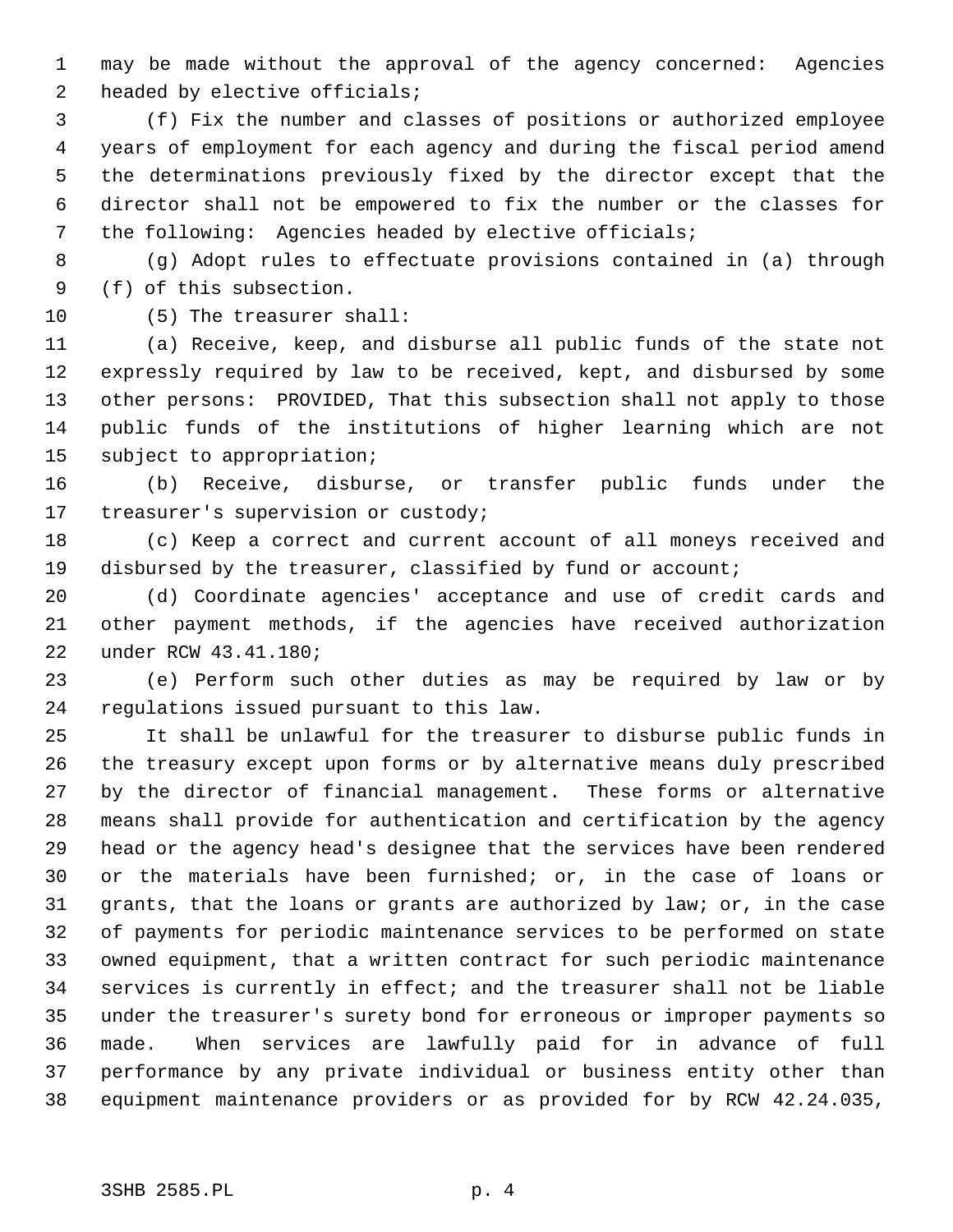1 such individual or entity other than central stores rendering such 2 services shall make a cash deposit or furnish surety bond coverage to 3 the state as shall be fixed in an amount by law, or if not fixed by 4 law, then in such amounts as shall be fixed by the director of the 5 department of ((general administration)) enterprise services but in no 6 case shall such required cash deposit or surety bond be less than an 7 amount which will fully indemnify the state against any and all losses 8 on account of breach of promise to fully perform such services. No 9 payments shall be made in advance for any equipment maintenance 10 services to be performed more than twelve months after such payment 11 except that institutions of higher education as defined in RCW 12 28B.10.016 may make payments in advance for equipment maintenance 13 services to be performed up to sixty months after such payment. Any 14 such bond so furnished shall be conditioned that the person, firm or 15 corporation receiving the advance payment will apply it toward 16 performance of the contract. The responsibility for recovery of 17 erroneous or improper payments made under this section shall lie with 18 the agency head or the agency head's designee in accordance with 19 ((regulations)) rules issued pursuant to this chapter. Nothing in this 20 section shall be construed to permit a public body to advance funds to 21 a private service provider pursuant to a grant or loan before services 22 have been rendered or material furnished.

## 23 (6) The state auditor shall:

24 (a) Report to the legislature the results of current post audits 25 that have been made of the financial transactions of each agency; to 26 this end the auditor may, in the auditor's discretion, examine the 27 books and accounts of any agency, official, or employee charged with 28 the receipt, custody, or safekeeping of public funds. Where feasible 29 in conducting examinations, the auditor shall utilize data and findings 30 from the internal control system prescribed by the office of financial 31 management. The current post audit of each agency may include a 32 section on recommendations to the legislature as provided in (c) of 33 this subsection.

34 (b) Give information to the legislature, whenever required, upon 35 any subject relating to the financial affairs of the state.

36 (c) Make the auditor's official report on or before the thirty-37 first of December which precedes the meeting of the legislature. The 38 report shall be for the last complete fiscal period and shall include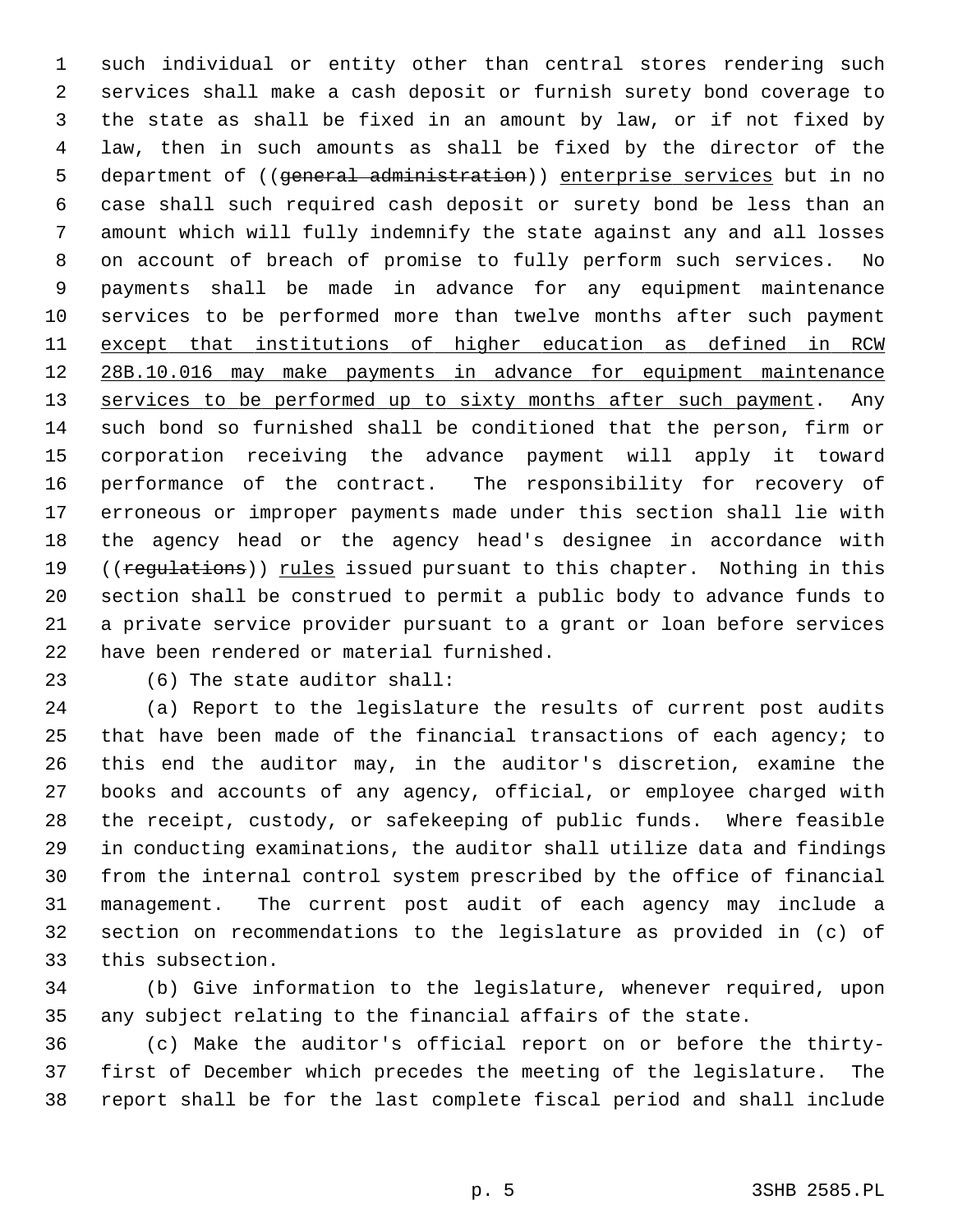1 determinations as to whether agencies, in making expenditures, complied 2 with the laws of this state. The state auditor is authorized to 3 perform or participate in performance verifications and performance 4 audits as expressly authorized by the legislature in the omnibus 5 biennial appropriations acts or in the performance audit work plan 6 approved by the joint legislative audit and review committee. The 7 state auditor, upon completing an audit for legal and financial 8 compliance under chapter 43.09 RCW or a performance verification, may 9 report to the joint legislative audit and review committee or other 10 appropriate committees of the legislature, in a manner prescribed by 11 the joint legislative audit and review committee, on facts relating to 12 the management or performance of governmental programs where such facts 13 are discovered incidental to the legal and financial audit or 14 performance verification. The auditor may make such a report to a 15 legislative committee only if the auditor has determined that the 16 agency has been given an opportunity and has failed to resolve the 17 management or performance issues raised by the auditor. If the auditor 18 makes a report to a legislative committee, the agency may submit to the 19 committee a response to the report. This subsection (6) shall not be 20 construed to authorize the auditor to allocate other than de minimis 21 resources to performance audits except as expressly authorized in the 22 appropriations acts or in the performance audit work plan. The results 23 of a performance audit conducted by the state auditor that has been 24 requested by the joint legislative audit and review committee must only 25 be transmitted to the joint legislative audit and review committee.

26 (d) Be empowered to take exception to specific expenditures that 27 have been incurred by any agency or to take exception to other 28 practices related in any way to the agency's financial transactions and 29 to cause such exceptions to be made a matter of public record, 30 including disclosure to the agency concerned and to the director of 31 financial management. It shall be the duty of the director of 32 financial management to cause corrective action to be taken within six 33 months, such action to include, as appropriate, the withholding of 34 funds as provided in RCW 43.88.110. The director of financial 35 management shall annually report by December 31st the status of audit 36 resolution to the appropriate committees of the legislature, the state 37 auditor, and the attorney general. The director of financial 38 management shall include in the audit resolution report actions taken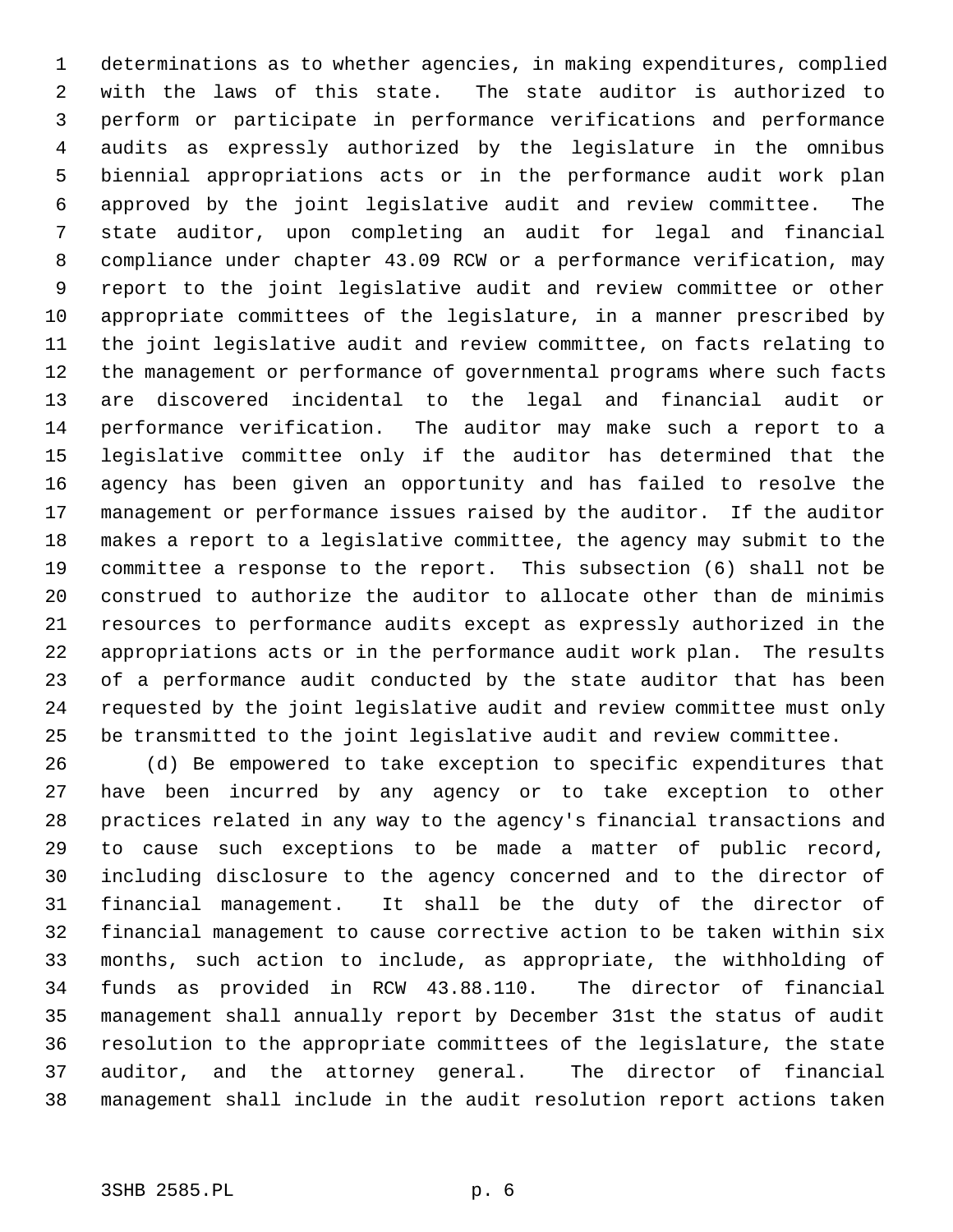1 as a result of an audit including, but not limited to, types of 2 personnel actions, costs and types of litigation, and value of recouped 3 goods or services.

4 (e) Promptly report any irregularities to the attorney general.

 5 (f) Investigate improper governmental activity under chapter 42.40 6 RCW.

7 ( $((+q))$ ) In addition to the authority given to the state auditor in 8 this subsection (6), the state auditor is authorized to conduct 9 performance audits identified in RCW 43.09.470. Nothing in this 10 subsection (6) shall limit, impede, or restrict the state auditor from 11 conducting performance audits identified in RCW 43.09.470.

12 (7) The joint legislative audit and review committee may:

13 (a) Make post audits of the financial transactions of any agency 14 and management surveys and program reviews as provided for in chapter 15 44.28 RCW as well as performance audits and program evaluations. To 16 this end the joint committee may in its discretion examine the books, 17 accounts, and other records of any agency, official, or employee.

18 (b) Give information to the legislature or any legislative 19 committee whenever required upon any subject relating to the 20 performance and management of state agencies.

21 (c) Make a report to the legislature which shall include at least 22 the following:

23 (i) Determinations as to the extent to which agencies in making 24 expenditures have complied with the will of the legislature and in this 25 connection, may take exception to specific expenditures or financial 26 practices of any agencies; and

27 (ii) Such plans as it deems expedient for the support of the 28 state's credit, for lessening expenditures, for promoting frugality and 29 economy in agency affairs, and generally for an improved level of 30 fiscal management.

31 **Sec. 2.** RCW 41.06.157 and 2011 1st sp.s. c 43 s 411 are each 32 amended to read as follows:

33 (1) To promote the most effective use of the state's workforce and 34 improve the effectiveness and efficiency of the delivery of services to 35 the citizens of the state, the director shall adopt and maintain a 36 comprehensive classification plan for all positions in the classified 37 service. The classification plan must: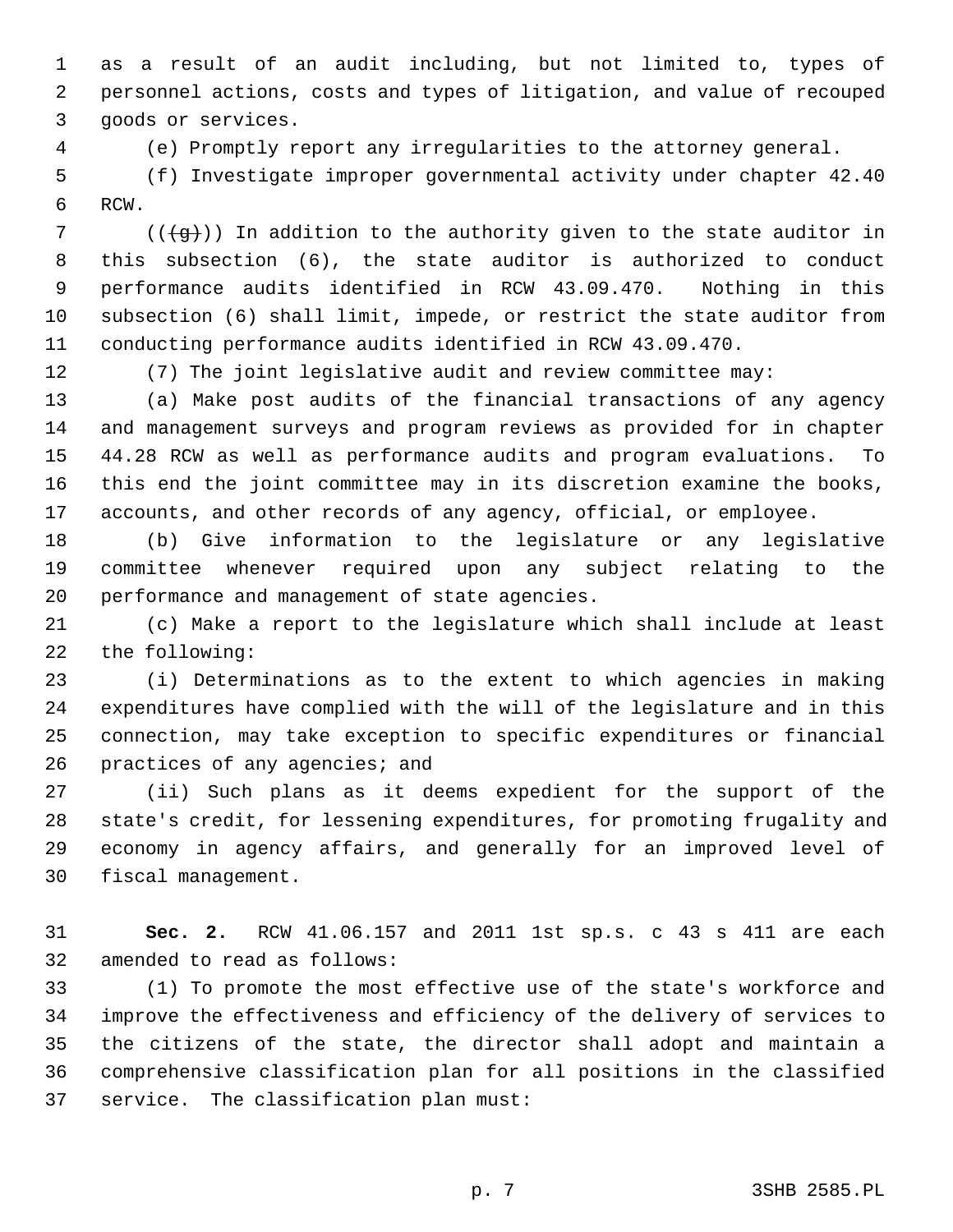1 (a) Be simple and streamlined;

 2 (b) Support state agencies in responding to changing technologies, 3 economic and social conditions, and the needs of its citizens;

4 (c) Value workplace diversity;

 5 (d) Facilitate the reorganization and decentralization of 6 governmental services;

7 (e) Enhance mobility and career advancement opportunities; and

 8 (f) Consider rates in other public employment and private 9 employment in the state.

10 (2) An appointing authority and an employee organization 11 representing classified employees of the appointing authority for 12 collective bargaining purposes may jointly request the human resources 13 director to initiate a classification study.

14 (3) For institutions of higher education and related boards, the 15 director may adopt special salary ranges to be competitive with 16 positions of a similar nature in the state or the locality in which the 17 institution of higher education or related board is located.

18 (4) For health care classifications, institutions of higher education may implement higher education health care special pay plans to be competitive with positions of a similar nature in the locality in 21 which the institution of higher education is located. In administering a special pay plan, institutions may authorize compensation changes including but not limited to increases in salary ranges, new top steps in salary ranges, premium pay, and adjustments for community practice. Such special pay plans are not subject to director approval or adoption; however, institutions of higher education shall report annually to the director actions they have taken under the provisions of this section.

29 (5) The director may undertake salary surveys of positions in other 30 public and private employment to establish market rates. Any salary 31 survey information collected from private employers which identifies a 32 specific employer with salary rates which the employer pays to its 33 employees shall not be subject to public disclosure under chapter 42.56 34 RCW.

35 **Sec. 3.** RCW 41.04.240 and 1977 ex.s. c 269 s 1 are each amended to 36 read as follows:

37 (1) Except with regard to institutions of higher education as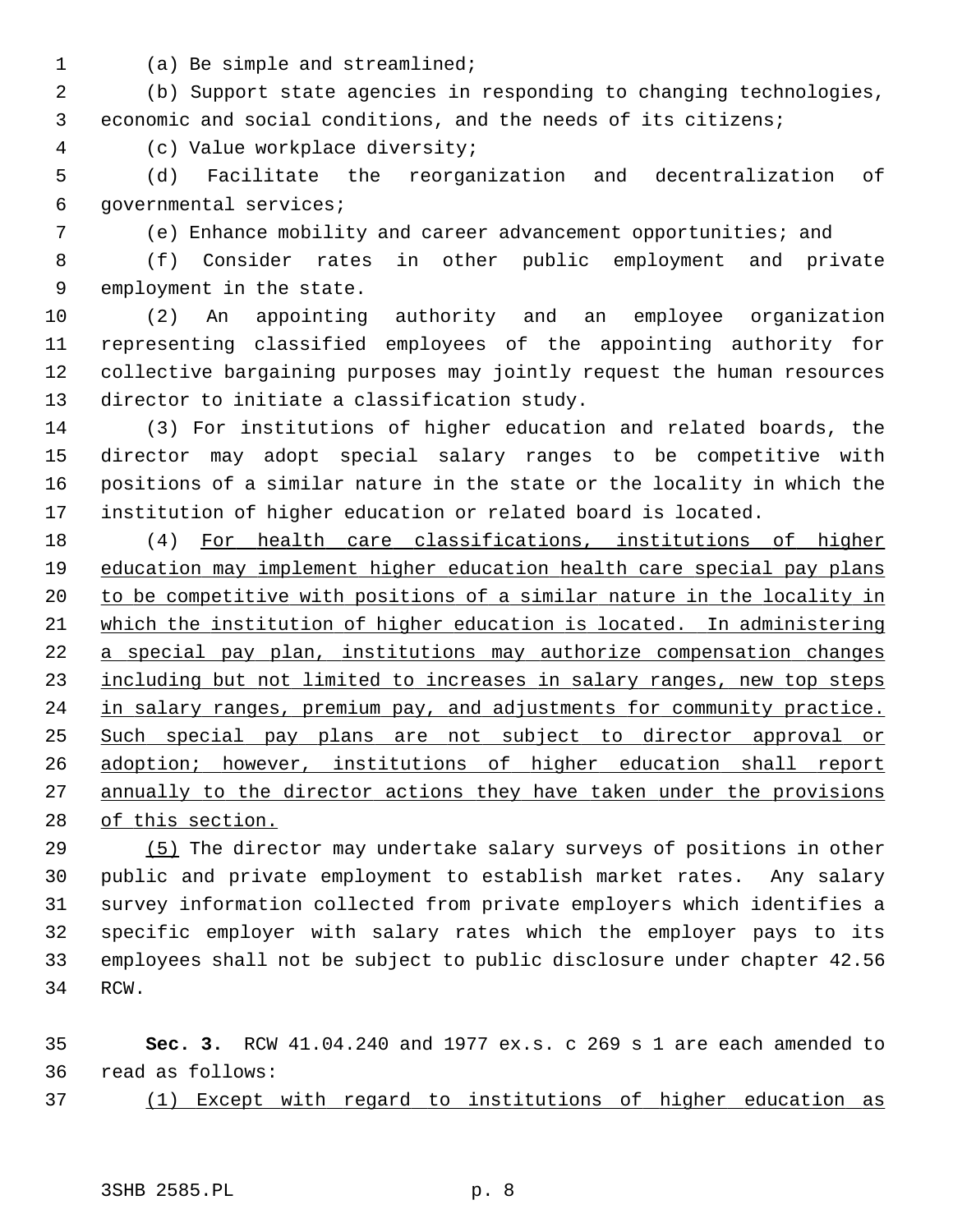1 defined in RCW 28B.10.016, any official of the state or of any 2 political subdivision, municipal corporation, or quasi-municipal 3 corporation authorized to disburse funds in payment of salaries and 4 wages of employees is authorized upon written request of at least 5 twenty-five employees to pay all or part of such salaries or wages to 6 any financial institution for either:  $((+1))$  (a) Credit to the 7 employees' accounts in such financial institution; or  $((+2)^2)$  (b) 8 immediate transfer therefrom to the employees' accounts in any other 9 financial institutions((: PROVIDED, That)).

10 (2) In disbursing funds for payment of salaries and wages of 11 employees, institutions of higher education as defined in RCW 12 28B.10.016 are authorized to require the following payment methods:

 (a) For employees who have an account in a financial institution, payment to any financial institution for either: (i) Credit to the 15 employees' accounts in such financial institution; or (ii) immediate transfer therefrom to the employees' accounts in any other financial institutions; and

18 (b) For employees who do not have an account in a financial 19 institution, payment by alternate methods such as payroll cards.

20 (3) Nothing in this section shall be construed as authorizing any 21 employer to require the employees to have an account in any particular 22 financial institution or type of financial institution. A single 23 warrant may be drawn in favor of such financial institution, for the 24 total amount due the employees involved, and written directions 25 provided to such financial institution of the amount to be credited to 26 the account of an employee or to be transferred to an account in 27 another financial institution for such employee. The issuance and 28 delivery by the disbursing officer of a warrant in accordance with the 29 procedure set forth herein and proper indorsement thereof by the 30 financial institution shall have the same legal effect as payment 31 directly to the employee.

32 For the purposes of this section "financial institution" means any 33 bank or trust company established in this state pursuant to chapter 2, 34 Title 12, United States Code, or Title 30 RCW, and any credit union 35 established in this state pursuant to chapter 14, Title 12, United 36 States Code, or chapter 31.12 RCW, and any mutual savings bank 37 established in this state pursuant to Title 32 RCW, and any savings and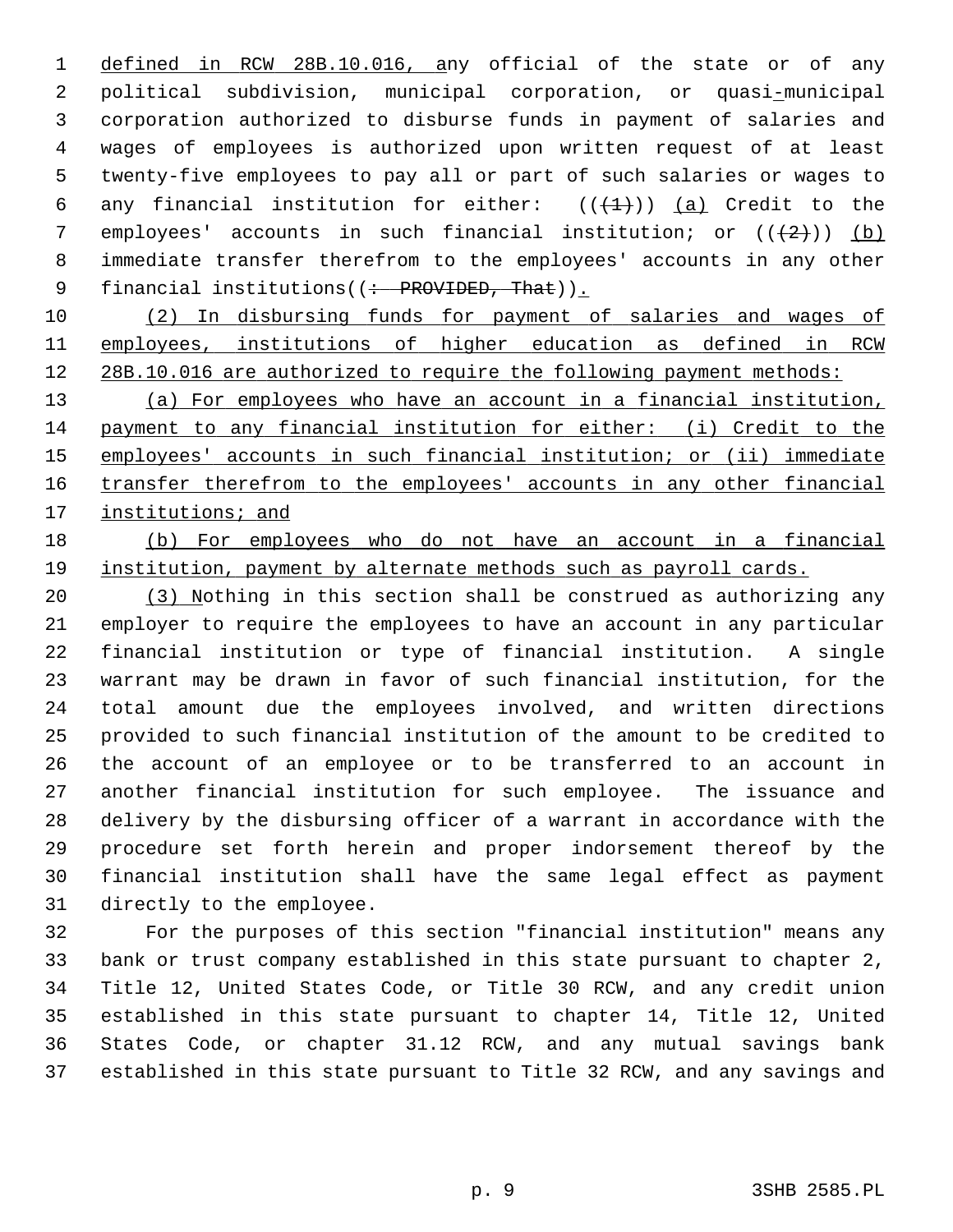1 loan association established in this state pursuant to chapter 12, 2 Title 12, United States Code, or Title 33 RCW.

 3 **Sec. 4.** RCW 28B.10.029 and 2011 1st sp.s. c 43 s 303 and 2011 c 4 198 s 1 are each reenacted and amended to read as follows:

 5 (1)(a) An institution of higher education may exercise 6 independently those powers otherwise granted to the director of 7 enterprise services in chapter 43.19 RCW in connection with the 8 purchase and disposition of all material, supplies, services, and 9 equipment needed for the support, maintenance, and use of the 10 respective institution of higher education.

11 (b) Property disposition policies followed by institutions of 12 higher education shall be consistent with policies followed by the 13 department of enterprise services.

14 (c)(i) Except as provided in (c)(ii) and (iii) of this subsection, 15 purchasing policies and procedures followed by institutions of higher 16 education shall be in compliance with chapters 39.19, 39.29, and 43.03 17 RCW, and RCW 43.19.1901, 43.19.1906, 43.19.1911, 43.19.1917, 18 43.19.1937, 43.19.685, 43.19.700 through 43.19.704, and 43.19.560 19 through 43.19.637.

 (ii) Institutions of higher education may use all appropriate means for making and paying for travel arrangements including, but not **limited to, electronic booking and reservations, advance payment and**  deposits for tours, lodging, and other necessary expenses, and other travel transactions based on standard industry practices and federal accountable plan requirements. Such arrangements shall support student, faculty, staff, and other participants' travel, by groups and individuals, both domestic and international, in the most cost- effective and efficient manner possible, regardless of the source of 29 funds.

 (iii) Formal sealed, electronic, or web-based competitive bidding is not necessary for purchases or personal services contracts by institutions of higher education for less than one hundred thousand dollars. However, for purchases and personal services contracts of ten thousand dollars or more and less than one hundred thousand dollars, quotations must be secured from at least three vendors to assure establishment of a competitive price and may be obtained by telephone, electronic, or written quotations, or any combination thereof. As part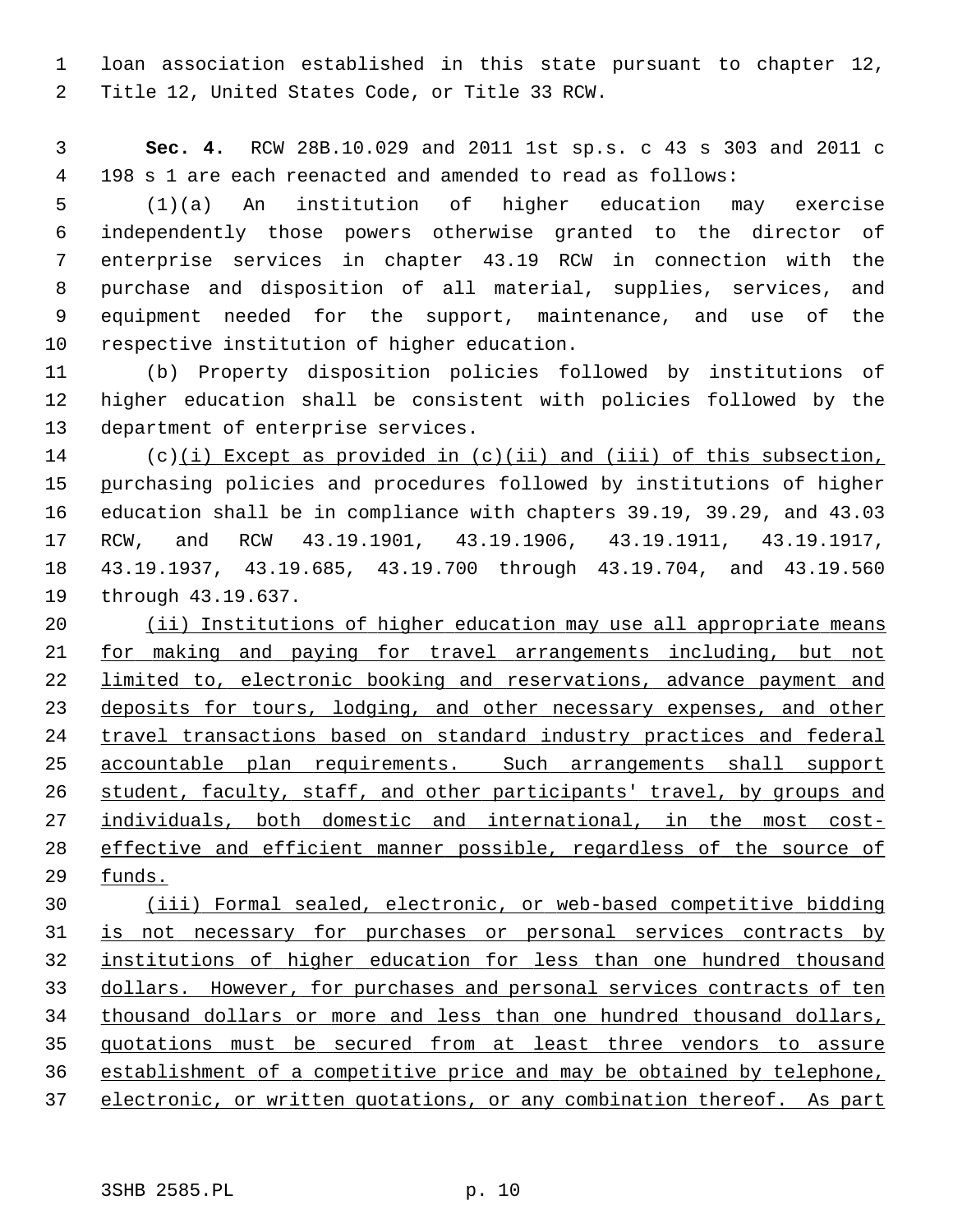of securing the three vendor quotations, institutions of higher education must invite at least one quotation each from a certified minority and a certified woman-owned vendor that otherwise qualifies to perform the work. A record of competition for all such purchases and personal services contracts of ten thousand dollars or more and less than one hundred thousand dollars must be documented for audit purposes.

 8 (d) Purchases under chapter 39.29, 43.19, or 43.105 RCW by 9 institutions of higher education may be made by using contracts for 10 materials, supplies, services, or equipment negotiated or entered into 11 by, for, or through group purchasing organizations.

12 (e) The community and technical colleges shall comply with RCW 13 43.19.450.

14 (f) Except for the University of Washington, institutions of higher 15 education shall comply with RCW 43.19.769, 43.19.763, and 43.19.781.

16 (g) If an institution of higher education can satisfactorily 17 demonstrate to the director of the office of financial management that 18 the cost of compliance is greater than the value of benefits from any 19 of the following statutes, then it shall be exempt from them: RCW 20 43.19.685 and 43.19.637.

21 (h) Any institution of higher education that chooses to exercise 22 independent purchasing authority for a commodity or group of 23 commodities shall notify the director of enterprise services. 24 Thereafter the director of enterprise services shall not be required to 25 provide those services for that institution for the duration of the 26 enterprise services contract term for that commodity or group of 27 commodities.

28 (2) The council of presidents and the state board for community and 29 technical colleges shall convene its correctional industries business 30 development advisory committee, and work collaboratively with 31 correctional industries, to:

32 (a) Reaffirm purchasing criteria and ensure that quality, service, 33 and timely delivery result in the best value for expenditure of state 34 dollars;

35 (b) Update the approved list of correctional industries products 36 from which higher education shall purchase; and

37 (c) Develop recommendations on ways to continue to build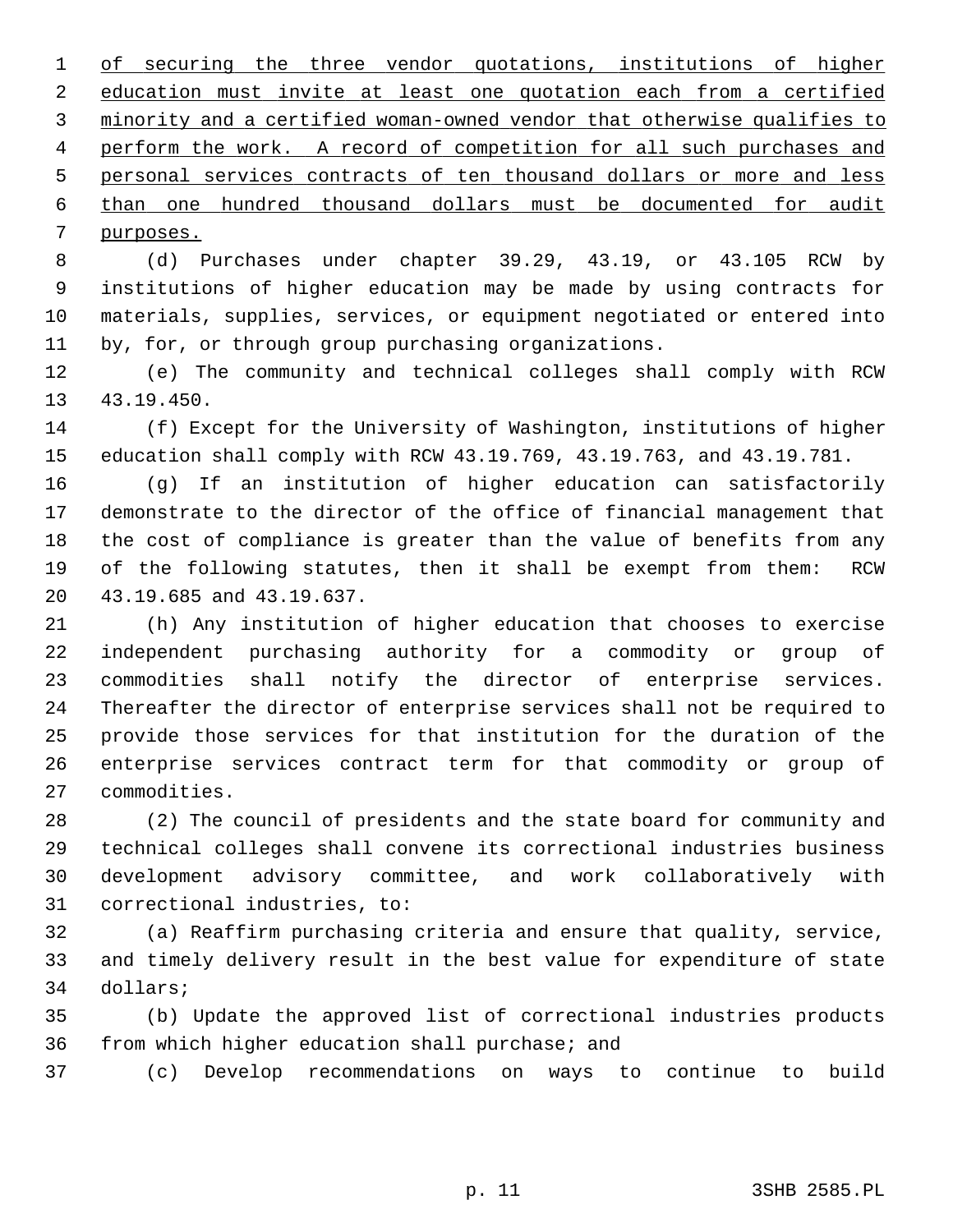1 correctional industries' business with institutions of higher 2 education.

 3 (3) Higher education and correctional industries shall develop a 4 plan to build higher education business with correctional industries to 5 increase higher education purchases of correctional industries 6 products, based upon the criteria established in subsection (2) of this 7 section. The plan shall include the correctional industries' 8 production and sales goals for higher education and an approved list of 9 products from which higher education institutions shall purchase, based 10 on the criteria established in subsection (2) of this section. Higher 11 education and correctional industries shall report to the legislature 12 regarding the plan and its implementation no later than January 30, 13 2005.

14 (4)(a) Institutions of higher education shall set as a target to 15 contract, beginning not later than June 30, 2006, to purchase one 16 percent of the total goods and services required by the institutions 17 each year produced or provided in whole or in part from class II inmate 18 work programs operated by the department of corrections. Institutions 19 of higher education shall set as a target to contract, beginning not 20 later than June 30, 2008, to purchase two percent of the total goods 21 and services required by the institutions each year produced or 22 provided in whole or in part from class II inmate work programs 23 operated by the department of corrections.

24 (b) Institutions of higher education shall endeavor to assure the 25 department of corrections has notifications of bid opportunities with 26 the goal of meeting or exceeding the purchasing target in (a) of this 27 subsection.

28 NEW SECTION. **Sec. 5.** By January 1, 2017, institutions of higher 29 education as defined in RCW 28B.10.016 must report to the legislature 30 and the governor on: (1) The amount of savings resulting from use of 31 the higher education provisions of this act; and (2) the manner in 32 which such savings were used to promote student academic success.

33 **Sec. 6.** RCW 28B.15.031 and 2011 1st sp.s. c 10 s 2 and 2011 c 274 34 s 2 are each reenacted and amended to read as follows:

35 (1) The term "operating fees" as used in this chapter shall include 36 the fees, other than building fees, charged all students registering at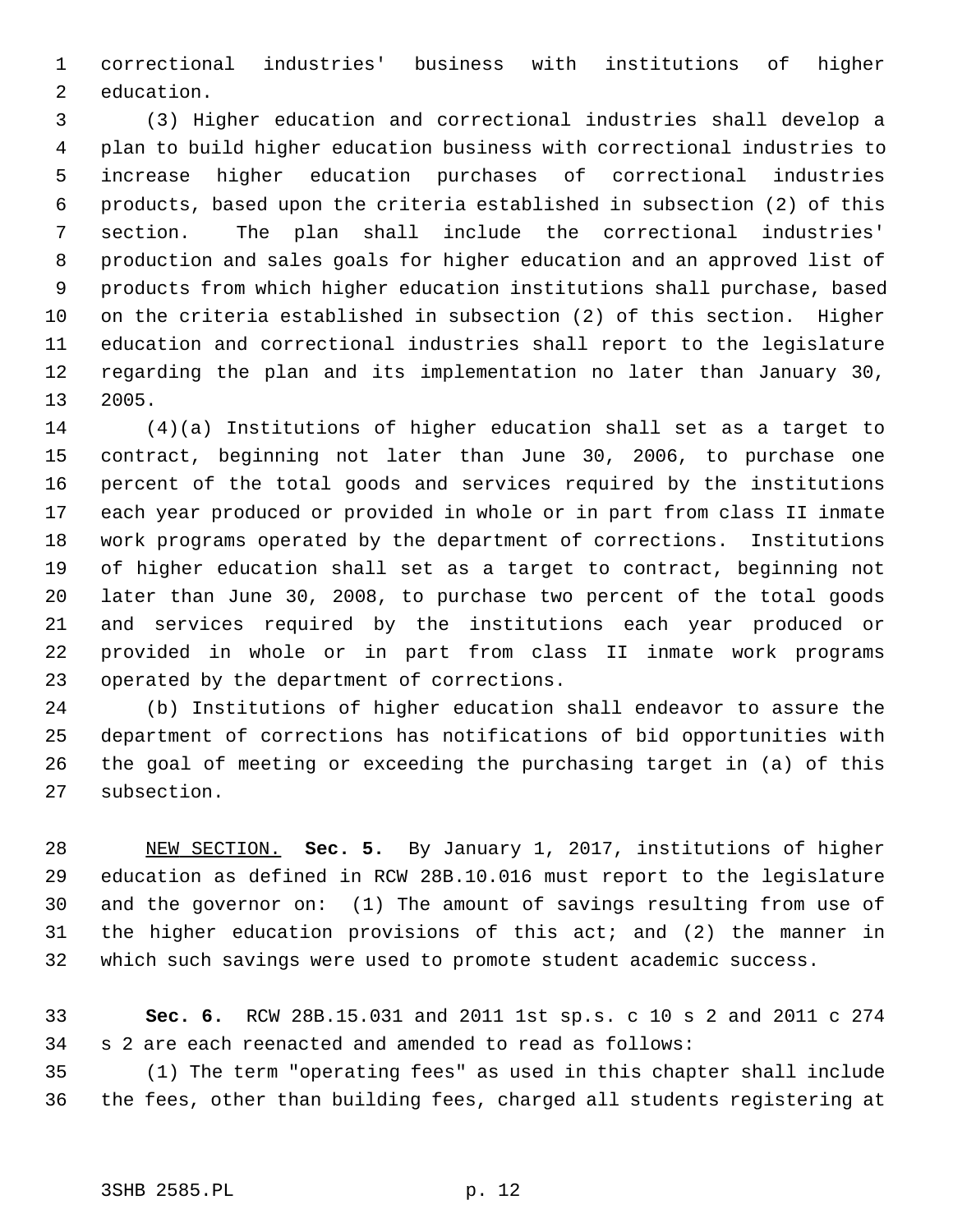1 the state's colleges and universities but shall not include fees for 2 short courses, self-supporting degree credit programs and courses, 3 marine station work, experimental station work, correspondence or 4 extension courses, and individual instruction and student deposits or 5 rentals, disciplinary and library fines, which colleges and 6 universities shall have the right to impose, laboratory, gymnasium, 7 health, technology and student activity fees, or fees, charges, 8 rentals, and other income derived from any or all revenue producing 9 lands, buildings and facilities of the colleges or universities 10 heretofore or hereafter acquired, constructed or installed, including 11 but not limited to income from rooms, dormitories, dining rooms, 12 hospitals, infirmaries, housing or student activity buildings, 13 vehicular parking facilities, land, or the appurtenances thereon, or 14 such other special fees as may be established by any college or 15 university board of trustees or regents from time to time. All moneys 16 received as operating fees at any institution of higher education shall 17 be deposited in a local account containing only operating fees revenue 18 and related interest: PROVIDED, That a minimum of five percent of 19 operating fees shall be retained by the four-year institutions of 20 higher education that increase tuition for resident undergraduate 21 students above assumed tuition increases in the omnibus appropriations 22 act, a minimum of four percent of operating fees shall be retained by 23 four-year institutions of higher education that do not increase tuition 24 for resident undergraduates above assumed increases in the omnibus 25 appropriations act, and a minimum of three and one-half percent of 26 operating fees shall be retained by the community and technical 27 colleges for the purposes of RCW 28B.15.820. At least thirty percent 28 of operating fees required to be retained by the four-year institutions 29 for purposes of RCW 28B.15.820 shall be used only for the purposes of 30 RCW 28B.15.820(10).

31 (2) In addition to the three and one-half percent of operating fees 32 retained by the institutions under subsection (1) of this section, up 33 to three percent of operating fees charged to students at community and 34 technical colleges shall be transferred to the community and technical 35 college innovation account for the implementation of the college 36 board's strategic technology plan in RCW 28B.50.515. The percentage to 37 be transferred to the community and technical college innovation